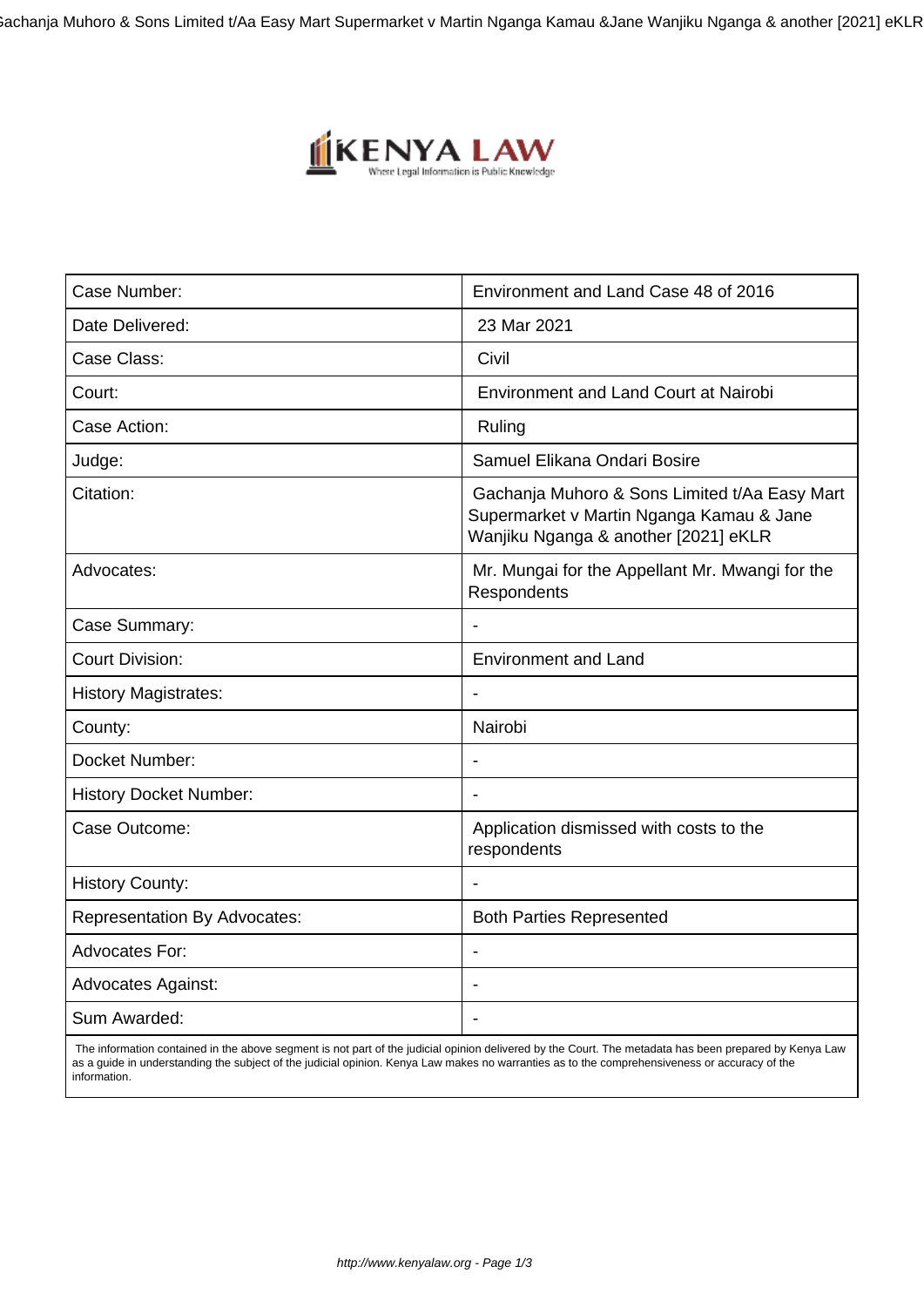# **REPUBLIC OF KENYA**

### **IN THE ENVIRONMENT AND LAND COURT AT NAIROBI**

## **ELC APPEAL NO. 48 OF 2016**

### **GACHANJA MUHORO & SONS LIMITED**

**T/A EASY MART SUPERMARKET.........................................................APPELLANT**

### **=VERSUS=**

## **MARTIN NGANGA KAMAU &**

**JANE WANJIKU NGANGA.......................................................1ST RESPONDENT**

# **DAVID WANDERI T/A TAIFA AUCTIONEERS..........2ND RESPONDENT**

### **RULING**

The appellant filed this appeal on  $11<sup>th</sup>$  May, 2016 challenging the decision of the Business Premises Rent Tribunal ("the tribunal") that was made on 29th April, 2016 in which the tribunal held that it had no jurisdiction and struck out the appellant's reference with costs and allowed the  $1<sup>st</sup>$  and  $2<sup>nd</sup>$  respondents herein to take possession of the suit properties namely Plot Nos. 239, 240 and 241 on L.R No. 6845/149, Utawala, Embakasi ("the suit properties"). Contemporaneously with this appeal, the appellant filed a civil suit before this court namely, ELCC No. 497 of 2016 ("the ELC suit") against the respondents herein seeking among other reliefs; a declaration that the appellant was not in rent arrears as at  $31<sup>st</sup>$  July, 2015, damages for unlawful distress, loss of business and reputation and, special damages in the sum of Kshs. 65,722,115.08.

The appellant's application for stay of the tribunal's order was dismissed by this court on  $24<sup>th</sup>$  June, 2016. The appeal herein was subsequently dismissed with costs by Obaga J. on  $27<sup>th</sup>$  June, 2019 for want of prosecution. The order dismissing the appeal herein has neither been stayed nor varied. The respondents' costs were taxed by the taxing officer in the sum of Kshs. 273,600/= on  $5<sup>th</sup>$ December, 2019 and a certificate of taxation was issued for the said amount on 18<sup>th</sup> December, 2019. No reference has been filed in respect of that taxation.

The ELC suit is still pending hearing before this court. What is now before me is the appellant's Notice of Motion application dated 20<sup>th</sup> September, 2019 in which the appellant has sought a stay of further proceedings in this appeal pending the hearing and determination of the ELC suit which is part heard before this court. The application was brought on the ground that the respondents herein had filed their bill of costs prematurely. The appellant averred that the dispute between the parties was still pending determination in the ELC suit which was related to this appeal and that the appellant withdrew this appeal to allow the determination of the dispute between the parties in the ELC suit which was still pending. The appellant contended that it was in the interest of justice that the orders sought be granted.

The application was opposed by the respondents through a replying affidavit sworn by the  $1<sup>st</sup>$  respondent on  $21<sup>st</sup>$  September, 2020. The respondents termed the application an abuse of the process of the court. The respondents averred that this appeal was filed to challenge the decision of the tribunal made on  $26<sup>th</sup>$  April, 2016 and that the ELC suit was filed on the same date as the appeal herein. The respondents averred that the appeal herein and the ELC suit were separate and distinct and each sought specific and distinct remedies from the court. The respondents denied that this appeal was withdrawn by appellant as claimed in the supporting affidavit. The respondents averred that the appeal was dismissed for want of prosecution after the appellant lost interest in the same upon the dismissal of its stay application. The respondents averred that after the dismissal of the appeal with costs, the respondents were entitled to file their bill of costs for taxation as there was nothing left to be done in the appeal. The respondents averred that since this appeal and the ELC suit are different, the court cannot make orders in this appeal touching on the ELC suit that is not before the court. The respondents contended that the appellant's application was challenging the dismissal order through the back door. The respondents averred that there was no valid reason for granting the orders sought. The respondents averred that they were people of means and were capable of refunding the taxed costs to the appellant should such need arise.